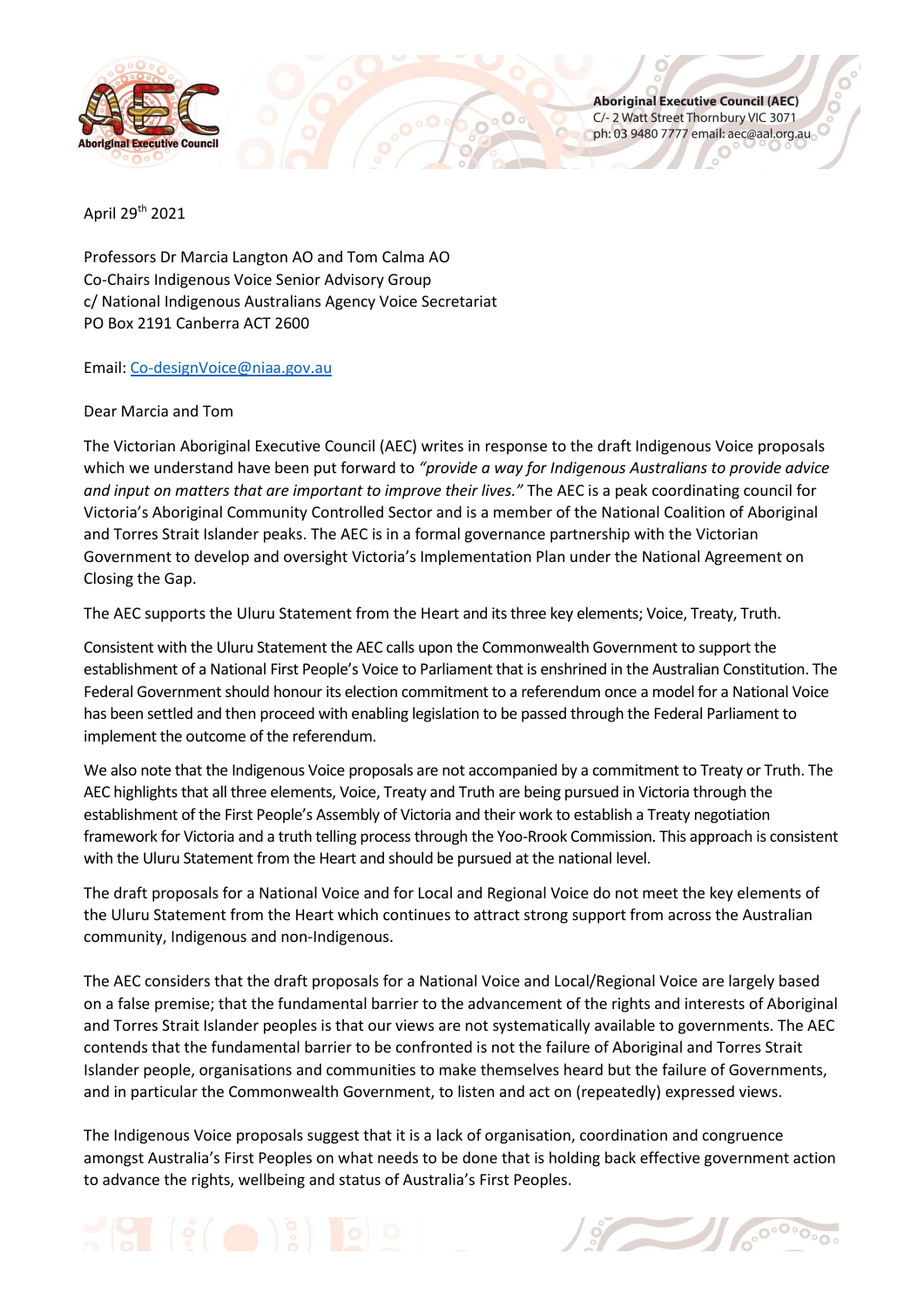

**Aboriginal Executive Council (AEC)** C/- 2 Watt Street Thornbury VIC 3071 ph: 03 9480 7777 email: aec@aal.org.au

There will be limited value in a National Voice, whatever the model, if the Commonwealth fails, across all its Departments, Statutory authorities, responsibilities, programs and services, to meaningfully embed principles of Aboriginal Self-Determination. It is in the day to day practice of governments and the agencies they fund that systemic reform is urgently required. Systemic reforms including combating institutional racism and enabling selfdetermination through the transfer of power, authority and resources to Aboriginal and Torres Strait Islander community control. The AEC highlights the negotiation of the National Agreement on Closing the Gap as an example of governments embracing shared decision making having previously pursued Closing the Gap as a government led reform program.

The AEC notes the stated intent behind the Indigenous Voice proposals, '*that Aboriginal and Torres Strait Islander people have more of a say on the laws, policies and services that impact them, their communities and their lives.'* The question here is what it meant by "more of a say." Australia's First Peoples are rights holders under the United Nations Declaration on the Rights of Indigenous Peoples to which Australia is a signatory.

The Commonwealth Government and the Indigenous Voice draft proposals position Aboriginal and Torres Strait Islander people as a stakeholder group to be consulted with, and in the case of the proposed National Voice model, consulted with on a narrowly prescribed set of matters. This is not genuine shared decision making. All Governments in Australia need to engage with Aboriginal and Torres Strait Islander Peoples as rights holders and construct relationships and conduct dialogue on a negotiation basis not a consultation basis.

The AEC is concerned that that there is a disconnect between the Commonwealth Government and the Aboriginal Community Controlled Sector in Victoria. The Commonwealth seems reluctant to engage systematically with Aboriginal community based leadership, structures and organisations in Victoria including the AEC. We have witnessed this dis-engagement in current work to prepare Victoria's Closing the Gap Implementation Plan, a process open to the Commonwealth but in which the Commonwealth has expressed no interest.

The experience of the Aboriginal Community Controlled Sector in Victoria is that the Commonwealth Government relegates the needs and priorities of Aboriginal people in Victoria to a lower status than the needs of other Aboriginal and Torres Strait Islander people. This is not a call for the Commonwealth to lessen its investment and support for other Aboriginal and Torres Strait Islander people and communities. Rather it is a call for the Commonwealth to proactively engage with and better support the Victorian Aboriginal community. In this context the Indigenous Voice proposals are viewed with a degree of scepticism.

Noting again the aspiration of the Indigenous Voice proposals, *that Aboriginal and Torres Strait Islander people have more of a say on the laws, policies and services that impact them, their communities and their lives,* the AEC advises that considerable improvement could be achieved by the Commonwealth providing long-term, flexible and integrated funding to Aboriginal Community Controlled Organisations so they can shape and adjust services and supports in response to the needs of the communities they serve. Better alignment between the current array of Commonwealth Government programs and the aspirations of local communities could be achieved by providing greater autonomy to local Aboriginal Community Controlled Organisations.

In relation to the models proposed for a National Voice the AEC makes the following comments.

 A National Voice model framed with a ceiling of a maximum of 20 members (including the option of two appointed members) is a top down model. A consequence of this ceiling is that it limits the number of members to be drawn from each State and Territory, and generates a set of Regional structure whereby